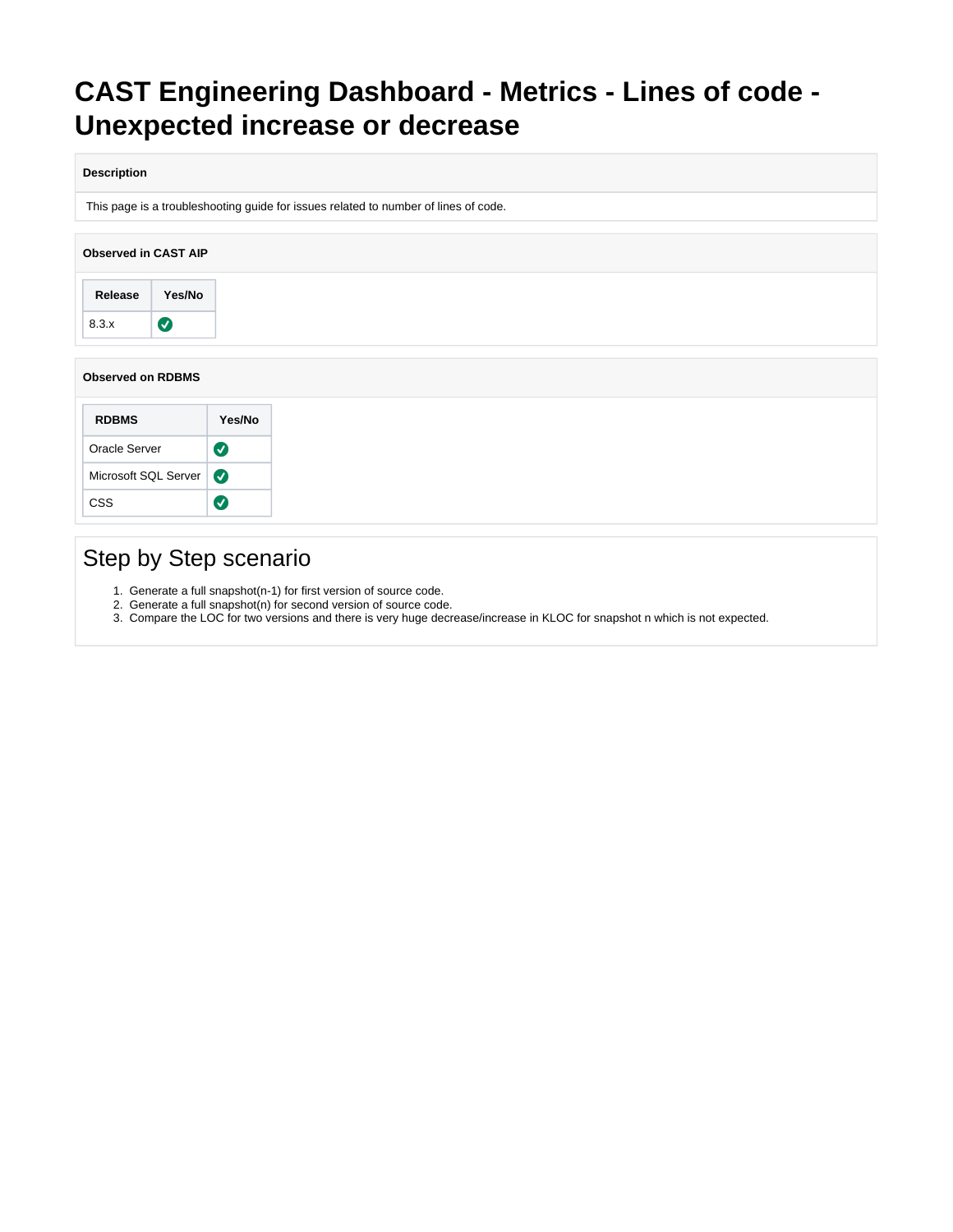## Action Plan

Perform the below actions:

- 1. If you are migrating and if you see an unexpected decrease or increase in LOC then check the section [Unexpected increase or decrease in](#page-2-0)  [LOC after migration](#page-2-0) , if your case is not listed then go to next step.
- 2. If you are using or not using an extension then it will result in variation of LOC. For instance if you use an HTML5 extension in current version and were not using this extension in previous version analysis then it will cause an increase in KLOC. To check if you have used any extension run the below query on the KB containing the result of current and previous version analysis - [CAST Universal Analyzer Framework](https://doc.castsoftware.com/display/TG/CAST+Universal+Analyzer++Framework+-+Information+-+How+to+find+which+version+of+COE+UA+Config+pack+has+been+installed)  [- Information - How to find which version of COE UA Config pack has been installed](https://doc.castsoftware.com/display/TG/CAST+Universal+Analyzer++Framework+-+Information+-+How+to+find+which+version+of+COE+UA+Config+pack+has+been+installed)
- 3. [Calculate the LOC in KB](#page-2-1) for snapshot N-1 and Snapshot N
	- a. If LOC of snapshotN and N-1 are equal then the problem is during compute snapshot
		- i. [Calculate the LOC in CB](#page-4-0) for all modules for Snapshot N and snapshot N-1
		- ii. Identify the module with variation in number of objects
		- iii. Check if the objects missing in Snapshot N or Snapshot N-1 are part of any module [SQL Queries CAST Knowledge Base](https://doc.castsoftware.com/display/TG/SQL+Queries+-+CAST+Knowledge+Base+-+Queries+on+Module+-+Module+content+and+properties)  [- Queries on Module - Module content and properties](https://doc.castsoftware.com/display/TG/SQL+Queries+-+CAST+Knowledge+Base+-+Queries+on+Module+-+Module+content+and+properties)
			- 1. If they are part of any module then this is a bug contact [CAST Technical Support](https://help.castsoftware.com/hc/en-us/requests/new) with [Relevant input](#page-1-0)
		- 2. If they are not part of the module then navigate to [CMS Application Modules](https://doc.castsoftware.com/display/TG/CMS+Application+-+Modules)
	- b. If LOC of snapshotN and N-1 are not equal then this is a problem in analyzer
		- i. Look for any syntax errors (or some other message/warning/error for example : Table XXX is rejected because the first matching rule id 1 is ambiguous. This is useful info for Number of Table ) in the analysis log, which could explain why a lower number than expected was achieved. Please refer to [CMS Snapshot Analysis - Run Analyzer - Non Fatal error](https://doc.castsoftware.com/display/TG/CMS+Snapshot+Analysis+-+Run+Analyzer+-+Non+Fatal+error) and [C](https://doc.castsoftware.com/display/TG/CMS+Snapshot+Analysis+-+Run+Analyzer+-+Warnings) [MS Snapshot Analysis - Run Analyzer - Warnings](https://doc.castsoftware.com/display/TG/CMS+Snapshot+Analysis+-+Run+Analyzer+-+Warnings) for further information.
		- ii. Maybe the object was a ghost objet that is cleand up in the current run, check if the object was a ghost object in the previous run, for this refer to [SQL Queries - CAST Knowledge Base - Queries on objects - Identify and clean up all the ghost objects](https://doc.castsoftware.com/display/TG/SQL+Queries+-+CAST+Knowledge+Base+-+Queries+on+objects+-+Identify+and+clean+up+all+the+ghost+objects+and+ghost+projects+in+your+knowledge+base)  [and ghost projects in your knowledge base](https://doc.castsoftware.com/display/TG/SQL+Queries+-+CAST+Knowledge+Base+-+Queries+on+objects+-+Identify+and+clean+up+all+the+ghost+objects+and+ghost+projects+in+your+knowledge+base), if it's the case then it's expected to get the variation, the current LOC is the correct one.
		- iii. [Find the positions/bookmarks of the object](#page-5-0)  Check if the Start and End line is correct in KB
			- 1. If the Start and the End line of the object is incorrectly stored then you need to use a CAST AIP version > 7.3.x since this feature is enhanced in 7.3.x. If you are already using CAST AIP version > 7.3.x or if the Start and the End line of the object is correctly stored then please contact [CAST Technical Support](https://help.castsoftware.com/hc/en-us/requests/new) with relevant inputs. In addition to this please provide us with the screenshot of the enlighten showing the object properties (F12) and source code highlighted (F11)

If you are Comparing LoC of CAST with 3rd party applications then it is expected to get a difference as calculation of LoC by CAST AIP is (i) based on various parameters (commented lines /blank lines /...) and this can vary when compared to other applications calculation of LoC.

### <span id="page-1-0"></span>Relevant input

- 1. [CAST Support Tool \(CST\) alias Sherlock](https://help.castsoftware.com/hc/en-us/articles/203751708-CAST-Support-Tool-CST-alias-Sherlock) export without source code for initial investigation. May need source code later.
- 2. Backup of Knowledge , management database and logs of previous version
- 3. Complete screenshot of dashboard with URL pointing to the LOC that you are looking at . If you are seeing the difference in the Version Comparison page, then you need to provide the comparison context i.e. corresponding system, application or module name
- 4. Expectations and justification for expectation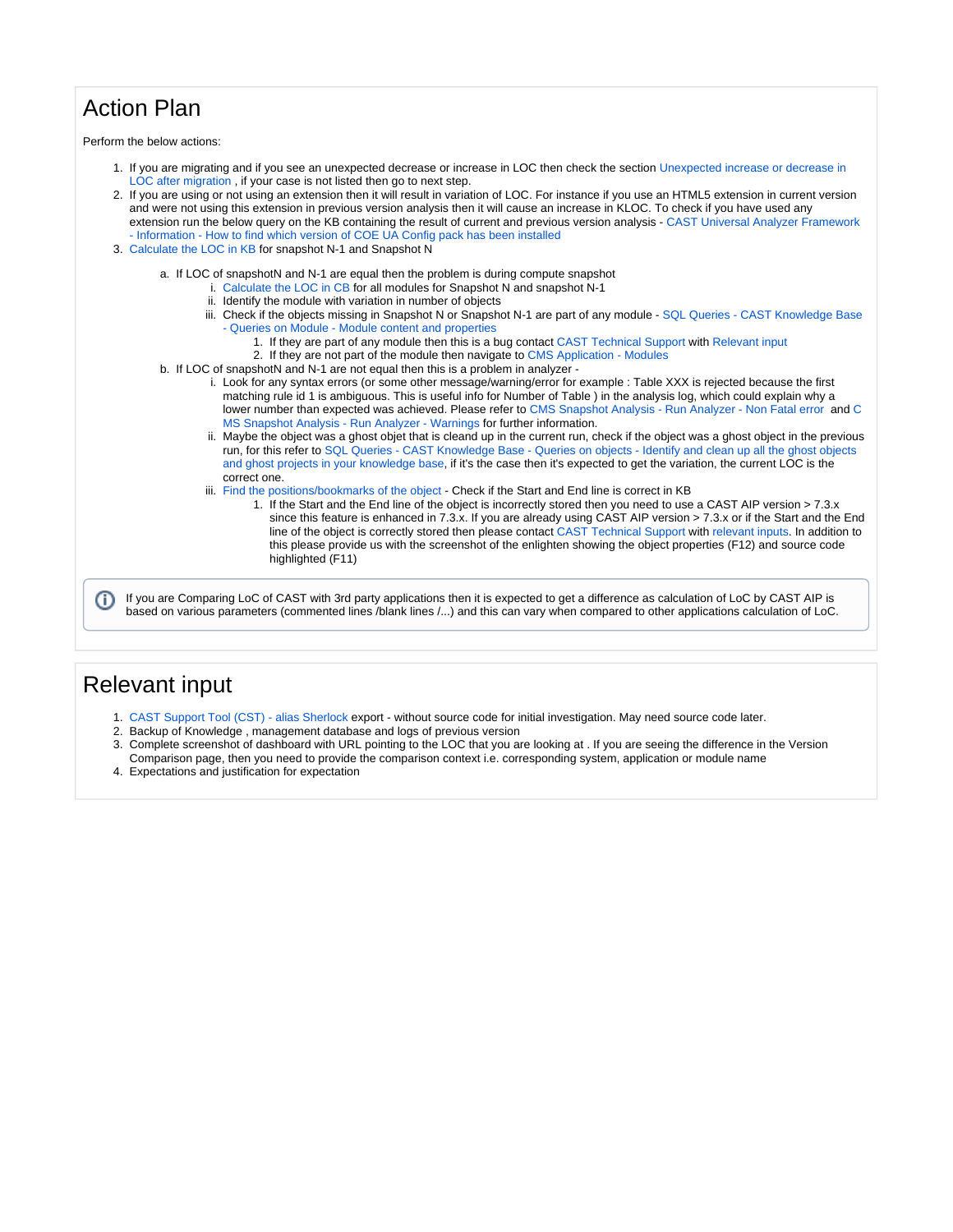### <span id="page-2-0"></span>Unexpected increase or decrease in LOC after migration

- 1. If you are migrating from 7.0.x (x<20) and 7.3.x, you may observe on the dashboard a change of LOC (Line of Code) for PL/SQL artifacts even though the source code has not changed. Between CAST AIP 7.0.x (x<20) and CAST AIP 7.3.x, numerous improvements have been made to the **offline PL/SQL Analyzer** related to Quality Rules that impact the way in which the LOC value is determined. For example, prior to CAST AIP 7.0.19, comments in routines defined in package headers and comments in some private routines defined in package bodies were not correctly detected as comments. This was corrected in 7.0.20. As a direct result of these improvements, when migrating from CAST AIP.0.x (x<20) to 7.3.x, and after running a snapshot in CAST AIP 7.3.1, results may show a change in the LOC value for a given artifact.
- 2. If you have an unexpected decrease in LOC after you migrate your .NET extension from a lower version of 1.0.x to 1.0.12 and above. Also from CAST AIP 8.3.16 onward there is a change in DMT where if two or more .csproj is pointing to the same source code only one .csproj will be kept on DMT level and rest will be removed. The reason why this has been done is because the analysis was hanging during the Comparing Object step due to the duplicate objects caused by two .csproj pointing to the same source code.
- 3. If you have an increase in LOC for js files after migration from 7.3.x to 8.x.x , then this is expected behavior as in 7.3.x there were some projects whose js files were not considered as internal because they were not in the scope of the analysis unit and hence considered as external which results in non-calculation of LOC for those js files. But from 8.x.x. since this is 64 bit and there is no limit of scope so all the js files are considered as internal to the project which results in an increase in LOC for js files.
- 4. If you have a decrease of LOC for ABAP after migration to 8.3.2 or newer, then this is expected. Starting from 8.3.2, the ABAP analyzer considers as external the XML files generated by SAP itself during extraction. You can check if a file is in this case by opening it and checking if the author is "SAP" like below :

#### **SAP generated file**

#### <PROGRAM

/>

```
 name="LYCO2UXX" 
 status="SYSTEM" 
 description="Something" 
 type="INCLUDE" 
 creationdate="20021118" 
 author="SAP*" 
 lastmodificationdate="20021118" 
 lastmodificationauthor="SAP*"
```
### <span id="page-2-1"></span>Calculate the LOC in KB

**PLEASE NOTE: THE QUERIES BELOW ARE ONLY VALID IN CAST AIP 8.3.36 AND BELOW. FOR CAST AIP 8.3.37 AND ABOVE YOU MUST MODIFY THE QUERIES AS FOLLOWS:**

- **change references:**
- **properties = 0 to**

**properties & 255 = 0**

Follow the below steps to calculate the Number of line of code stored in Knowledge Base. You have to run the set of queries twice. Once on the Knowledge Base containing analysis of VersionN and once on the Knowledge Base containing the analysis of Version N-1

1. Get the technical module ID by running the below query on the Knowledge Base

```
select s.idroot as "Module ID" , dos.object_name as "Module Name" 
from setroot s, dss_objects dos 
where s.idset = dos.object id
and dos.object_type_id = 20000 
order by s.idroot
```
 $Output -$ **389**;"My Application full content"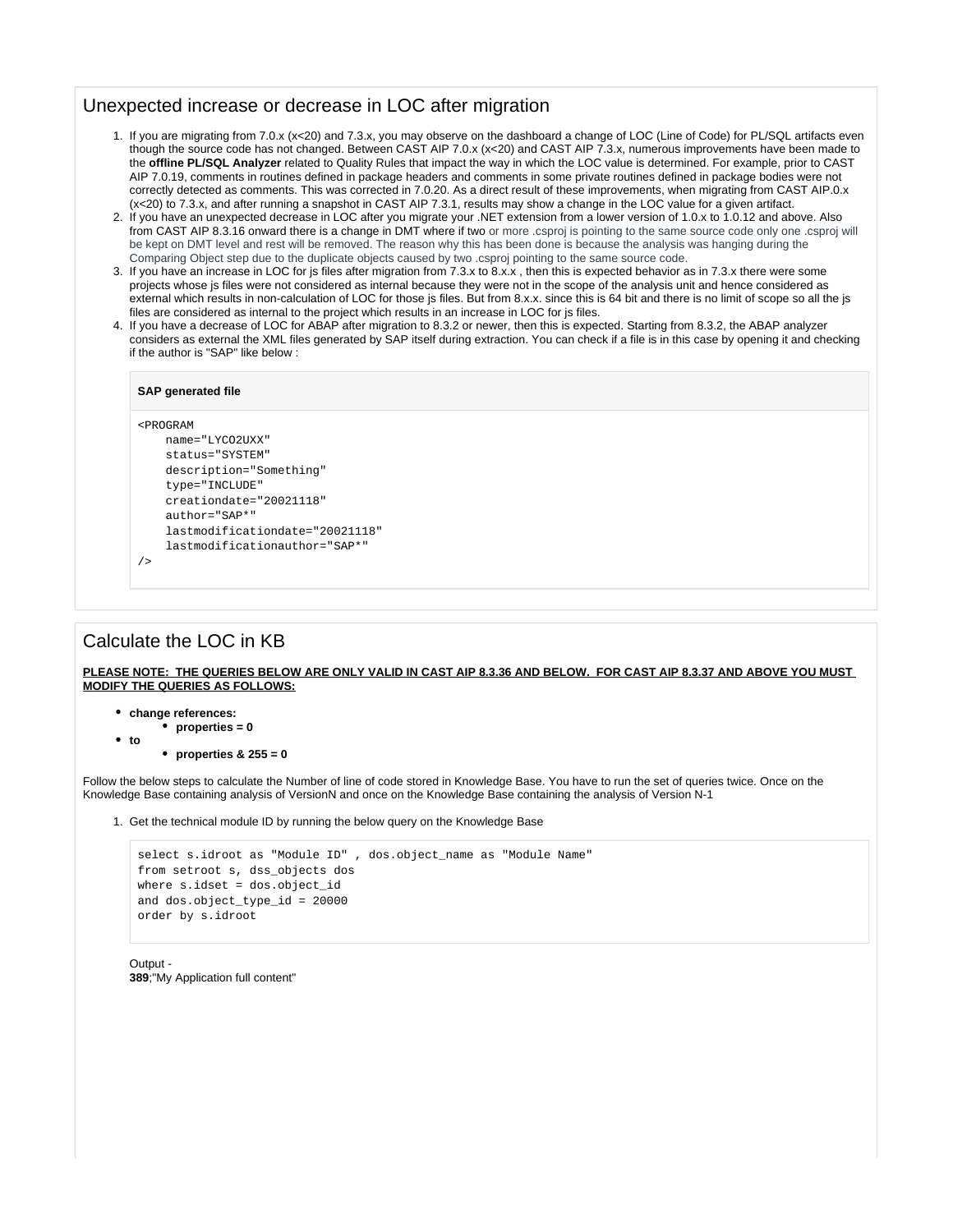2. To get **the value of the Number of code lines** run the following query on the Knowledge Base. Note that only the application's non-external objects are considered.

```
SELECT SUM(oi.infval)
FROM objinf oi,
          keys k
WHERE oi.idobj IN (SELECT ( object_id )
                            FROM ctt_object_applications
                            WHERE properties = 0
                                     AND application_id = <Technical_module_id>)
          AND inftyp = 1
          AND infsubtyp = 0
          AND k.idkey = oi.idobj
          AND k.objtyp IN (SELECT DISTINCT t.idtyp
                                FROM typ t,
                                          typcat tc
                                 WHERE t.idtyp = tc.idtyp
                                          AND tc.idcatparent IN (SELECT cat.idcat
                                                                         FROM cat
where the contract of the contract of the contract of the contract of the contract of the contract of the contract of the contract of the contract of the contract of the contract of the contract of the contract of the cont
                                                catnam LIKE '%APM Sources%'))
```
#### **Example**

```
SELECT SUM(oi.infval)
FROM objinf oi,
         keys k
WHERE oi.idobj IN (SELECT ( object_id )
                            FROM ctt_object_applications
                            WHERE properties = 0
                                     AND application_id = 389)
          AND inftyp = 1
          AND infsubtyp = 0
          AND k.idkey = oi.idobj
          AND k.objtyp IN (SELECT DISTINCT t.idtyp
                                FROM typ t,
                                           typcat tc
                                 WHERE t.idtyp = tc.idtyp
                                           AND tc.idcatparent IN (SELECT cat.idcat
                                                                          FROM cat
where the contract of the contract of the contract of the contract of the contract of the contract of the contract of the contract of the contract of the contract of the contract of the contract of the contract of the cont
                                                 catnam LIKE '%APM Sources%'))
```
Output - 2000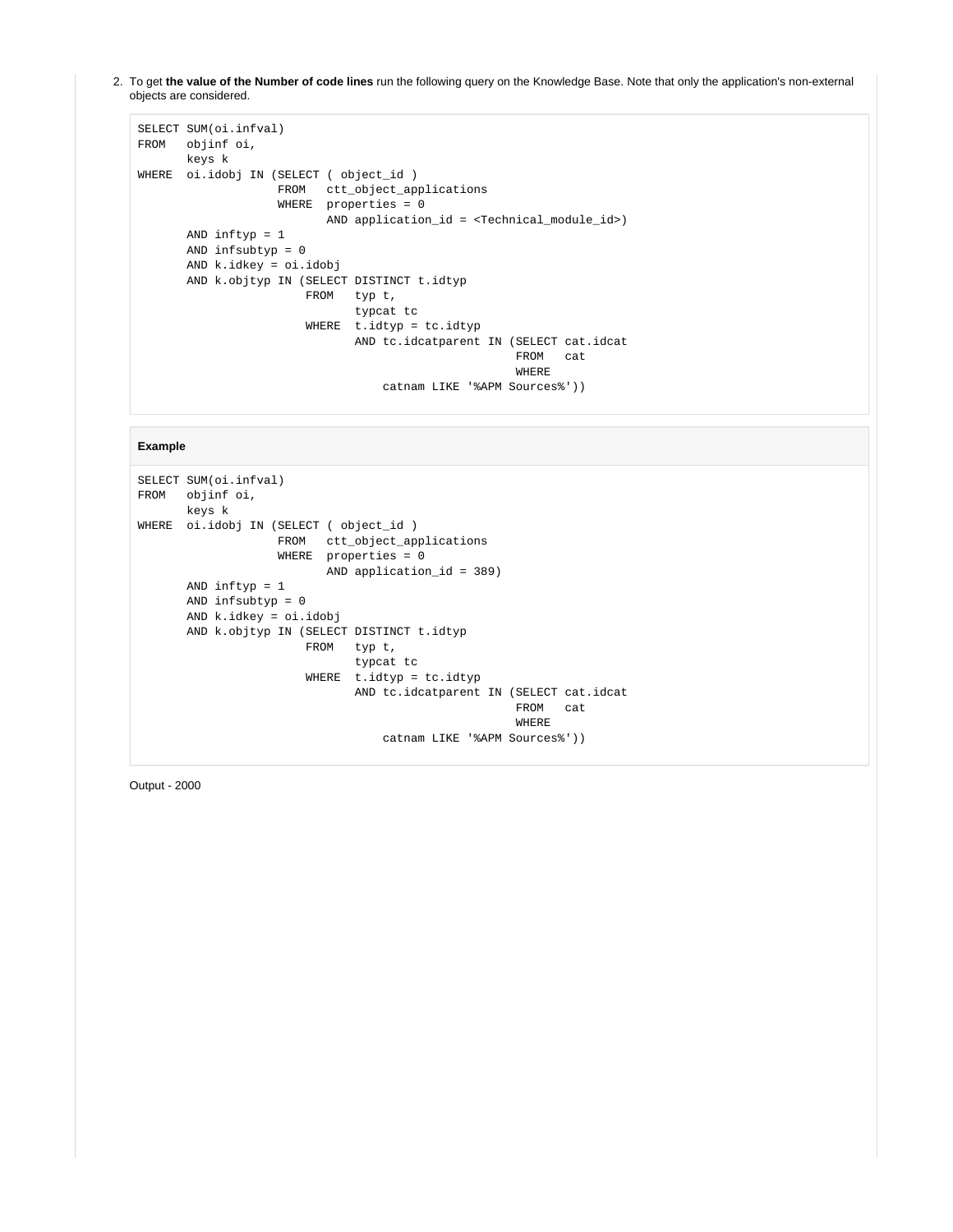3. Get the list of objects used to compute the Number of Code Lines per module for all modules

```
SELECT k.*
FROM objinf oi,
         keys k
WHERE oi.idobj IN (SELECT ( object_id )
                          FROM ctt_object_applications
                          WHERE application_id = <application_id >
                                 AND properties = 0)
         AND inftyp = 1
         AND infsubtyp = 0
         AND k.idkey = oi.idobj
         AND k.objtyp IN (SELECT DISTINCT t.idtyp
                               FROM typ t,
                                         typcat tc
                                WHERE t.idtyp = tc.idtyp
                                        AND tc.idcatparent IN (SELECT cat.idcat
                                                                      FROM cat
where the contract of the contract of the contract of the contract of the contract of the contract of the contract of the contract of the contract of the contract of the contract of the contract of the contract of the cont
                                              catnam LIKE 'APM Sources')
 )
```
#### **Example**

```
SELECT k.*
FROM objinf oi,
         keys k
WHERE oi.idobj IN (SELECT ( object_id )
                           FROM ctt_object_applications
                           WHERE application_id = 389
                                   AND properties = 0)
         AND inftyp = 1
         AND infsubtyp = 0
         AND k.idkey = oi.idobj
          AND k.objtyp IN (SELECT DISTINCT t.idtyp
                               FROM typ t,
                                         typcat tc
                                WHERE t.idtyp = tc.idtyp
                                         AND tc.idcatparent IN (SELECT cat.idcat
                                                                       FROM cat
where the contract of the contract of the contract of the contract of the contract of the contract of the contract of the contract of the contract of the contract of the contract of the contract of the contract of the cont
                                              catnam LIKE 'APM Sources')
 )
```
Output -

"**idkey**";"**keynam**";"keylib";"keytyp";"keysubtyp";"keyclass";"keyprop";"objtyp";"idusrdevpro";"keydevdat";"keydevvlddat";"status";"sqlowner" **462**;"**PG1004**";"";"XXXXXX";-1;14080;4;545;"???";"1970-01-01 00:00:00";"";0;""

### <span id="page-4-0"></span>Calculate the LOC in CB

Run the below query twice for each module in SnapshptN and Snapshot N-1

select dos.object\_name,dmr.metric\_num\_value from dss\_objects dos join dss\_metric\_results dmr on dos.object\_id = dmr.object\_id join dss\_link\_info dl on dl.next\_object\_id = dos.object\_id where dmr.metric\_id = 10151 and dmr.snapshot\_id = <Snapshot\_id> and dl.previous\_object\_id = <Module\_id> and dl.link\_type\_id = 3

Module id can be fetched by using the page - [SQL Queries - CAST Central Base - Queries on modules - How to get the ID of the functional module](https://doc.castsoftware.com/display/TG/SQL+Queries+-++CAST+Central+Base+-+Queries+on+modules+-+How+to+get+the+ID+of+the+functional+module) Snapshot\_id can be fetched by using the page - [SQL Queries - CAST Central Base - Queries on snapshots - How to get the ID and name of a](https://doc.castsoftware.com/display/TG/SQL+Queries+-+CAST+Central+Base+-+Queries+on+snapshots+-+How+to+get+the+ID+and+name+of+a+snapshot+for+a+given+application)  [snapshot for a given application](https://doc.castsoftware.com/display/TG/SQL+Queries+-+CAST+Central+Base+-+Queries+on+snapshots+-+How+to+get+the+ID+and+name+of+a+snapshot+for+a+given+application)